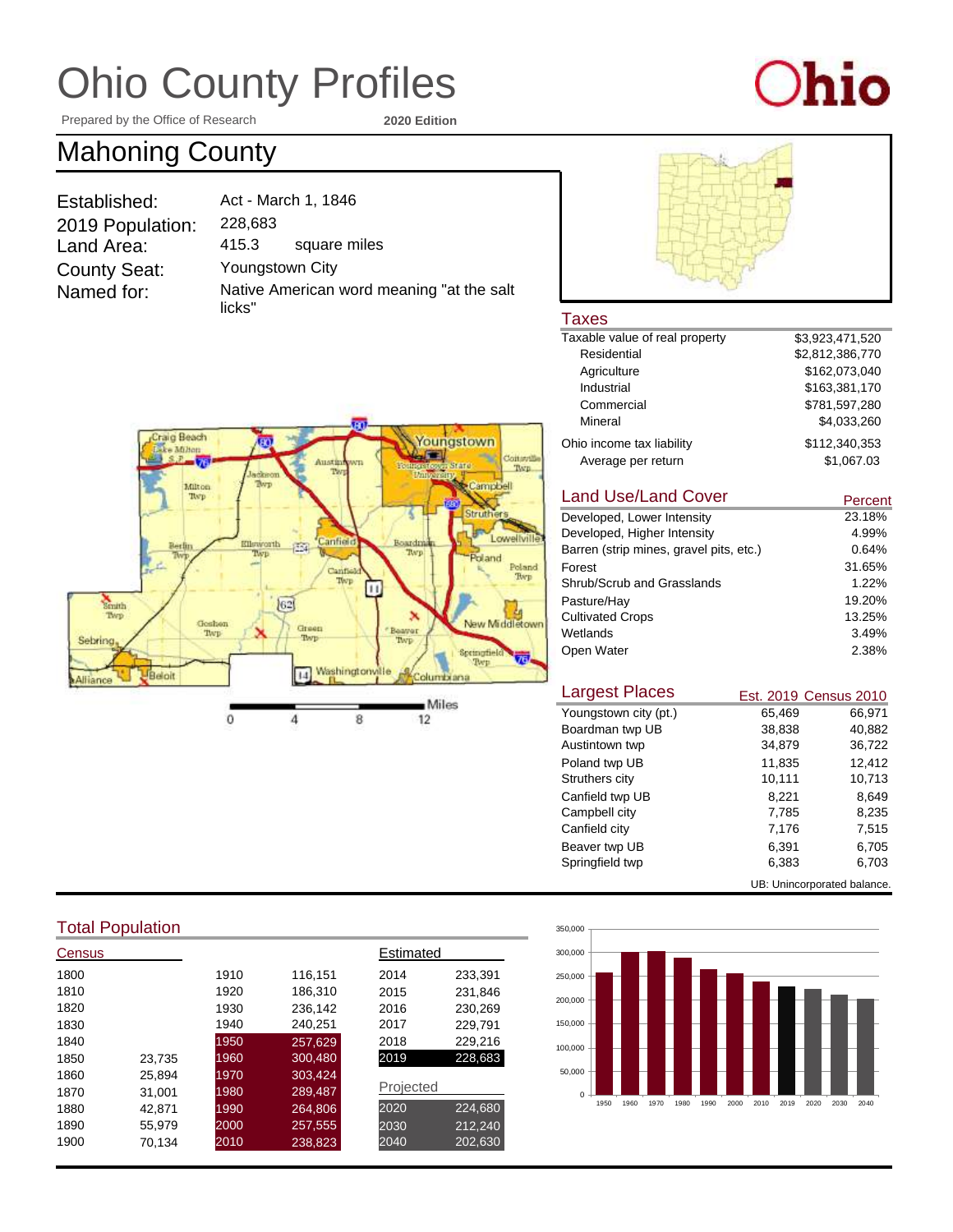## **hio** County Profiles

| <b>Population by Race</b>     | <b>Number</b> | Percent | Population by Age           |
|-------------------------------|---------------|---------|-----------------------------|
| <b>ACS Total Population</b>   | 231,064       | 100.0%  | <b>ACS Total Population</b> |
| White                         | 184,750       | 80.0%   | Under 5 years               |
| African-American              | 34,859        | 15.1%   | 5 to 17 years               |
| Native American               | 698           | 0.3%    | 18 to 24 years              |
| Asian                         | 1.972         | 0.9%    | 25 to 44 years              |
| Pacific Islander              | 70            | $0.0\%$ | 45 to 64 years              |
| Other                         | 1.724         | 0.7%    | 65 years and more           |
| Two or More Races             | 6,991         | 3.0%    | <b>Median Age</b>           |
| Hispanic (may be of any race) | 13.489        | 5.8%    |                             |
| <b>Total Minority</b>         | 55,078        | 23.8%   | Eamily Type by Dr           |

| <b>Educational Attainment</b> | <b>Number</b> | Percent |
|-------------------------------|---------------|---------|
| Persons 25 years and over     | 164.229       | 100.0%  |
| No high school diploma        | 14.934        | 9.1%    |
| High school graduate          | 62,331        | 38.0%   |
| Some college, no degree       | 35.052        | 21.3%   |
| Associate degree              | 12,254        | 7.5%    |
| Bachelor's degree             | 26,177        | 15.9%   |
| Master's degree or higher     | 13,481        | 8.2%    |

#### Family Type by Employment Status

| Employment Status             | Number | Percent |
|-------------------------------|--------|---------|
| <b>Total Families</b>         | 59,685 | 100.0%  |
| Married couple, husband and   |        |         |
| wife in labor force           | 20,268 | 34.0%   |
| Married couple, husband in    |        |         |
| labor force, wife not         | 7,921  | 13.3%   |
| Married couple, wife in labor |        |         |
| force, husband not            | 3,796  | 6.4%    |
| Married couple, husband and   |        |         |
| wife not in labor force       | 9,048  | 15.2%   |
| Male householder,             |        |         |
| in labor force                | 3,420  | 5.7%    |
| Male householder,             |        |         |
| not in labor force            | 1,307  | 2.2%    |
| Female householder,           |        |         |
| in labor force                | 9,495  | 15.9%   |
| Female householder,           |        |         |
| not in labor force            | 4.430  | 7.4%    |

| Household Income        | <b>Number</b> | Percent |
|-------------------------|---------------|---------|
| <b>Total Households</b> | 98,052        | 100.0%  |
| Less than \$10,000      | 8,457         | 8.6%    |
| \$10,000 to \$19,999    | 12,293        | 12.5%   |
| \$20,000 to \$29,999    | 12,297        | 12.5%   |
| \$30,000 to \$39,999    | 11,175        | 11.4%   |
| \$40,000 to \$49.999    | 9.460         | 9.6%    |
| \$50,000 to \$59,999    | 7,567         | 7.7%    |
| \$60,000 to \$74,999    | 8.725         | 8.9%    |
| \$75,000 to \$99,999    | 11,372        | 11.6%   |
| \$100,000 to \$149,999  | 10,896        | 11.1%   |
| \$150,000 to \$199,999  | 3,033         | 3.1%    |
| \$200,000 or more       | 2,777         | 2.8%    |
| Median household income | \$44.682      |         |

Percentages may not sum to 100% due to rounding.

### Mahoning County

| <b>Number</b> | Percent | Population by Age           | <b>Number</b> | Percent |
|---------------|---------|-----------------------------|---------------|---------|
| 231,064       | 100.0%  | <b>ACS Total Population</b> | 231,064       | 100.0%  |
| 184,750       | 80.0%   | Under 5 years               | 12,009        | 5.2%    |
| 34,859        | 15.1%   | 5 to 17 years               | 34.843        | 15.1%   |
| 698           | 0.3%    | 18 to 24 years              | 19,983        | 8.6%    |
| 1.972         | 0.9%    | 25 to 44 years              | 52.484        | 22.7%   |
| 70            | $0.0\%$ | 45 to 64 years              | 65,500        | 28.3%   |
| 1.724         | 0.7%    | 65 years and more           | 46.245        | 20.0%   |
| 6,991         | $3.0\%$ | Median Age                  | 43.5          |         |

### Family Type by Presence of

| Own Children Under 18          | <b>Number</b> | Percent |
|--------------------------------|---------------|---------|
| <b>Total Families</b>          | 59,891        | 100.0%  |
| Married-couple families        |               |         |
| with own children              | 13,152        | 22.0%   |
| Male householder, no wife      |               |         |
| present, with own children     | 2.118         | 3.5%    |
| Female householder, no husband |               |         |
| present, with own children     | 7.379         | 12.3%   |
| Families with no own children  | 37,242        | 62.2%   |

### Poverty Status of Families

### By Family Type by Presence

| <b>Number</b> | Percent |
|---------------|---------|
| 59,891        | 100.0%  |
| 51,707        | 86.3%   |
| 8,184         | 13.7%   |
|               |         |
| 895           | 10.9%   |
|               |         |
| 715           | 8.7%    |
|               |         |
| 4.304         | 52.6%   |
| 2,270         | 27.7%   |
|               |         |

### Ratio of Income

| <b>To Poverty Level</b>            | <b>Number</b> | <b>Percent</b> |
|------------------------------------|---------------|----------------|
| Population for whom poverty status |               |                |
| is determined                      | 223.948       | 100.0%         |
| Below 50% of poverty level         | 16,380        | $7.3\%$        |
| 50% to 99% of poverty level        | 23,061        | 10.3%          |
| 100% to 124% of poverty level      | 10,985        | 4.9%           |
| 125% to 149% of poverty level      | 11,260        | 5.0%           |
| 150% to 184% of poverty level      | 15,149        | 6.8%           |
| 185% to 199% of poverty level      | 6.727         | 3.0%           |
| 200% of poverty level or more      | 140.386       | 62.7%          |

| <b>Geographical Mobility</b>     | <b>Number</b> | Percent |
|----------------------------------|---------------|---------|
| Population aged 1 year and older | 229,010       | 100.0%  |
| Same house as previous year      | 200,628       | 87.6%   |
| Different house, same county     | 18,107        | 7.9%    |
| Different county, same state     | 5,775         | 2.5%    |
| Different state                  | 3.994         | 1.7%    |
| Abroad                           | 506           | 0.2%    |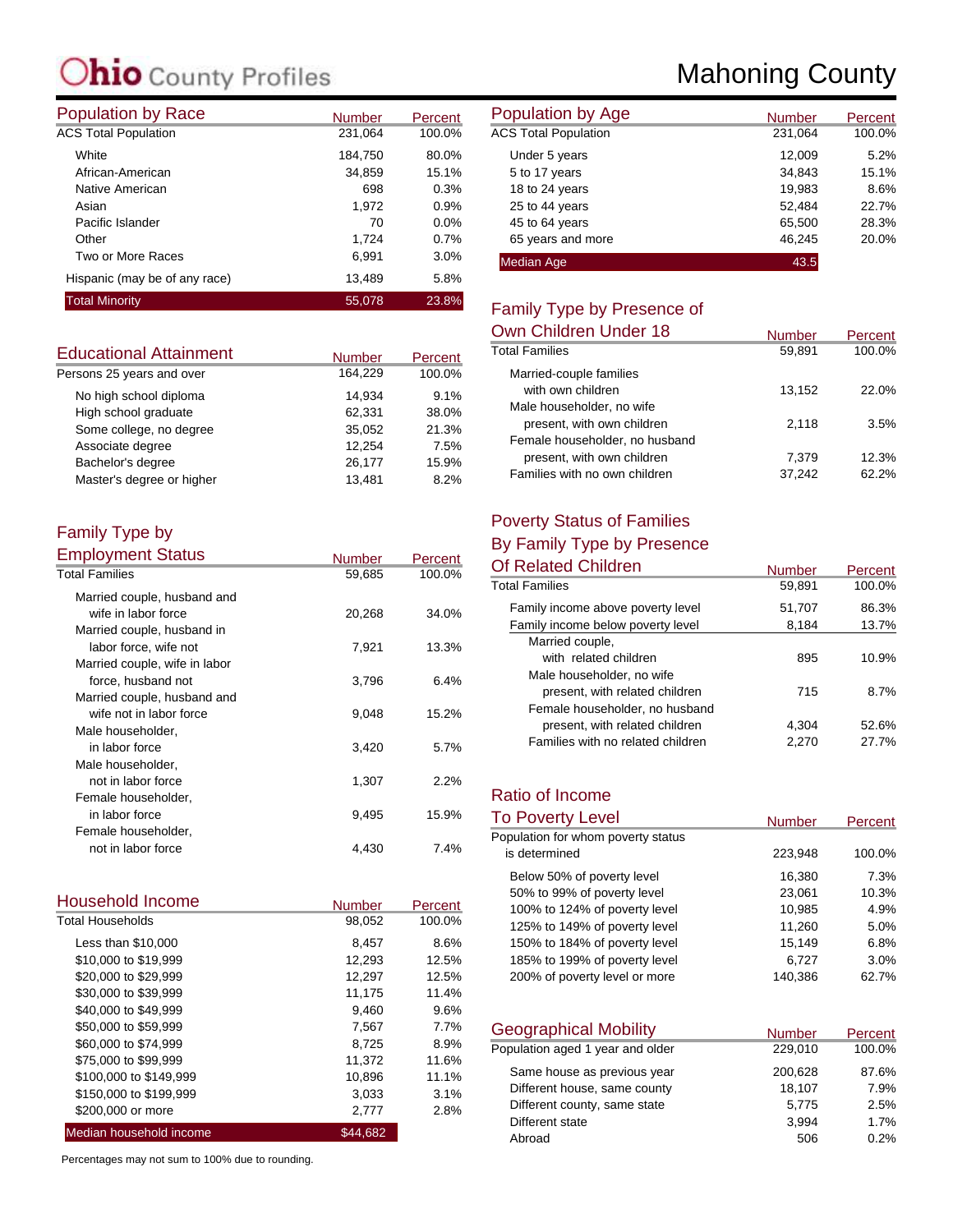## **C**ounty Profiles

| <b>Travel Time To Work</b> | <b>Number</b> | Percent | <b>Gross Rent</b>                       | Number |
|----------------------------|---------------|---------|-----------------------------------------|--------|
| Workers 16 years and over  | 98,557        | 100.0%  | Specified renter-occupied housing units | 30,703 |
| Less than 15 minutes       | 31.797        | 32.3%   | Less than \$100                         | 25C    |
| 15 to 29 minutes           | 44.238        | 44.9%   | \$100 to \$199                          | 543    |
| 30 to 44 minutes           | 12.988        | 13.2%   | \$200 to \$299                          | 1,778  |
| 45 to 59 minutes           | 4.027         | 4.1%    | \$300 to \$399                          | 834    |
| 60 minutes or more         | 5.507         | 5.6%    | \$400 to \$499                          | 2.371  |
| Mean travel time           | 22.0 minutes  |         | \$500 to \$599                          | 4,815  |
|                            |               |         | $0.0016$ feno                           | 1.000  |

| <b>Housing Units</b>   | <b>Number</b> | Percent |
|------------------------|---------------|---------|
| Total housing units    | 111.447       | 100.0%  |
| Occupied housing units | 98,052        | 88.0%   |
| Owner occupied         | 67.349        | 68.7%   |
| Renter occupied        | 30,703        | 31.3%   |
| Vacant housing units   | 13,395        | 12.0%   |

| <b>Year Structure Built</b> | <b>Number</b> | Percent |
|-----------------------------|---------------|---------|
| Total housing units         | 111,447       | 100.0%  |
| Built 2014 or later         | 251           | 0.2%    |
| Built 2010 to 2013          | 814           | 0.7%    |
| Built 2000 to 2009          | 6,884         | 6.2%    |
| Built 1990 to 1999          | 9.131         | 8.2%    |
| Built 1980 to 1989          | 6,968         | 6.3%    |
| Built 1970 to 1979          | 15,800        | 14.2%   |
| Built 1960 to 1969          | 15,335        | 13.8%   |
| Built 1950 to 1959          | 23.982        | 21.5%   |
| Built 1940 to 1949          | 8.300         | 7.4%    |
| Built 1939 or earlier       | 23,982        | 21.5%   |
| Median year built           | 1960          |         |

### Value for Specified Owner-

| <b>Occupied Housing Units</b>          | <b>Number</b> | Percent |
|----------------------------------------|---------------|---------|
| Specified owner-occupied housing units | 67,349        | 100.0%  |
| Less than \$20,000                     | 4,332         | 6.4%    |
| \$20,000 to \$39,999                   | 4,994         | 7.4%    |
| \$40,000 to \$59.999                   | 6,650         | 9.9%    |
| \$60,000 to \$79,999                   | 8,213         | 12.2%   |
| \$80,000 to \$99,999                   | 8,392         | 12.5%   |
| \$100,000 to \$124,999                 | 8,097         | 12.0%   |
| \$125,000 to \$149,999                 | 6,010         | 8.9%    |
| \$150,000 to \$199,999                 | 9,060         | 13.5%   |
| \$200,000 to \$299,999                 | 7,376         | 11.0%   |
| \$300,000 to \$499,999                 | 3,248         | 4.8%    |
| \$500,000 to \$999,999                 | 843           | 1.3%    |
| \$1,000,000 or more                    | 134           | 0.2%    |
| <b>Median value</b>                    | \$103.400     |         |

| <b>House Heating Fuel</b>  | <b>Number</b> | Percent |
|----------------------------|---------------|---------|
| Occupied housing units     | 98,052        | 100.0%  |
| Utility gas                | 77,552        | 79.1%   |
| Bottled, tank or LP gas    | 1.886         | 1.9%    |
| Electricity                | 12,599        | 12.8%   |
| Fuel oil, kerosene, etc.   | 2,473         | 2.5%    |
| Coal, coke or wood         | 1.075         | 1.1%    |
| Solar energy or other fuel | 821           | 0.8%    |
| No fuel used               | 1.646         | 1.7%    |

Percentages may not sum to 100% due to rounding.

| <b>Mahoning County</b> |  |  |
|------------------------|--|--|
|                        |  |  |

| Gross Rent                              | <b>Number</b> | Percent |
|-----------------------------------------|---------------|---------|
| Specified renter-occupied housing units | 30,703        | 100.0%  |
| Less than \$100                         | 250           | 0.8%    |
| \$100 to \$199                          | 543           | 1.8%    |
| \$200 to \$299                          | 1,778         | 5.8%    |
| \$300 to \$399                          | 834           | 2.7%    |
| \$400 to \$499                          | 2,371         | 7.7%    |
| \$500 to \$599                          | 4,815         | 15.7%   |
| \$600 to \$699                          | 4,990         | 16.3%   |
| \$700 to \$799                          | 3,699         | 12.0%   |
| \$800 to \$899                          | 2,873         | 9.4%    |
| \$900 to \$999                          | 2,705         | 8.8%    |
| \$1,000 to \$1,499                      | 3,007         | 9.8%    |
| \$1,500 or more                         | 640           | 2.1%    |
| No cash rent                            | 2,198         | 7.2%    |
| Median gross rent                       | \$670         |         |
| Median gross rent as a percentage       |               |         |
| of household income                     | 29.5          |         |

### Selected Monthly Owner Costs for Specified Owner-

| <b>Occupied Housing Units</b>          | <b>Number</b> | Percent |
|----------------------------------------|---------------|---------|
| Specified owner-occupied housing units |               |         |
| with a mortgage                        | 37,621        | 100.0%  |
| Less than \$400                        | 577           | 1.5%    |
| \$400 to \$599                         | 2,930         | 7.8%    |
| \$600 to \$799                         | 6,326         | 16.8%   |
| \$800 to \$999                         | 6,889         | 18.3%   |
| \$1,000 to \$1,249                     | 7,514         | 20.0%   |
| \$1,250 to \$1,499                     | 5,053         | 13.4%   |
| \$1,500 to \$1,999                     | 4,710         | 12.5%   |
| \$2,000 to \$2,999                     | 2,740         | 7.3%    |
| \$3,000 or more                        | 882           | 2.3%    |
| Median monthly owners cost             | \$1,069       |         |
| Median monthly owners cost as a        |               |         |
| percentage of household income         | 19.4          |         |

| <b>Vital Statistics</b>                     | <b>Number</b> | Rate    |
|---------------------------------------------|---------------|---------|
| Births / rate per 1,000 women aged 15 to 44 | 2.424         | 61.8    |
| Teen births / rate per 1,000 females 15-19  | 155           | 23.2    |
| Deaths / rate per 100,000 population        | 3.115         | 1.359.0 |

### Domestic Migration

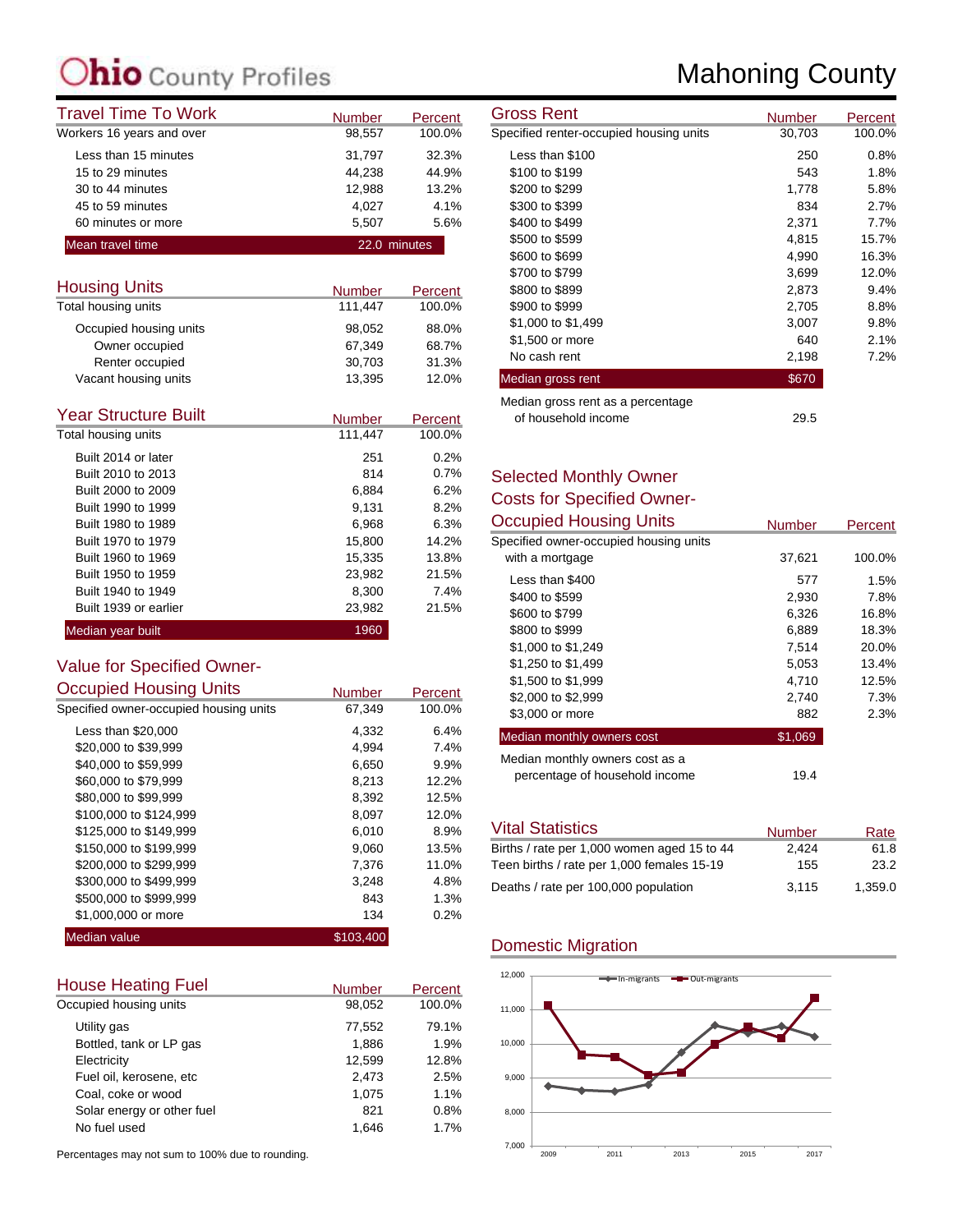## Ohio County Profiles

### Mahoning County

#### **Agriculture**

| $1.9110$ and $0.1$              |              |
|---------------------------------|--------------|
| Land in farms (acres)           | 74,560       |
| Number of farms                 | 774          |
| Average size (acres)            | 96           |
| Total cash receipts             | \$68,599,000 |
| Per farm                        | \$88.630     |
| Receipts for crops              | \$24.543.000 |
| Receipts for livestock/products | \$44,057,000 |
|                                 |              |

### **Education**

| Traditional public schools buildings      | 57       |
|-------------------------------------------|----------|
| <b>Students</b>                           | 27,039   |
| Teachers (Full Time Equivalent)           | 2,176.7  |
| Expenditures per student                  | \$9,617  |
| <b>Graduation rate</b>                    | 93.5     |
| Community/charter schools buildings       | 7        |
| Students                                  | 1,886    |
| Teachers (Full Time Equivalent)           | 188.9    |
| Expenditures per student                  | \$8,359  |
| <b>Graduation rate</b>                    | 47.2     |
| Private schools                           | 15       |
| <b>Students</b>                           | 3,837    |
| 4-year public universites                 | 1        |
| Regional campuses                         | 0        |
| 2-year public colleges/satellites         | 1        |
| <b>Ohio Technical Centers</b>             | 2        |
| Private universities and colleges         | $\Omega$ |
| Public libraries (Districts / Facilities) | 15<br>1/ |

### **Transportation**

| Registered motor vehicles                  | 257,716        |
|--------------------------------------------|----------------|
| Passenger cars                             | 181,997        |
| Noncommercial trucks                       | 30,496         |
| Total license revenue                      | \$7.223.351.29 |
| Permissive tax revenue                     | \$3,999,960.00 |
| Interstate highway miles                   | 55.34          |
| Turnpike miles                             | 24.51          |
| U.S. highway miles                         | 58.35          |
| State highway miles                        | 174.85         |
| County, township, and municipal road miles | 1,677.75       |
| Commercial airports                        | 5              |

#### Health Care

| Physicians                                   | 708        |
|----------------------------------------------|------------|
| Registered hospitals<br>Number of beds       | 9<br>1,522 |
| Licensed nursing homes                       | 28         |
| Number of beds                               | 2.612      |
| Licensed residential care                    | 24         |
| Number of beds                               | 1.773      |
| Persons with health insurance (Aged 0 to 64) | 92.9%      |
| Adults with insurance (Aged 18 to 64)        | 92.0%      |
| Children with insurance (Aged Under 19)      | 95.5%      |

### **Communications**

| <b>Television stations</b>                    | 4       |
|-----------------------------------------------|---------|
| Radio stations                                | 13      |
| Daily newspapers                              |         |
| Circulation                                   | 28,864  |
| Average monthly unique visitors               | 300,000 |
| Weekly newspapers                             |         |
| Circulation                                   | O       |
| Average monthly unique visitors               | O       |
| Online only                                   |         |
| Average monthly unique visitors               |         |
| Crime                                         |         |
| Total crimes reported in Uniform Crime Report | 6.267   |

### **Finance**

| \$5.176.641 |
|-------------|
| 67          |
| 11          |
|             |

Violent crime 635 Property crime 5,632

### Transfer Payments

| Total transfer payments                    | \$2,663,086,000 |
|--------------------------------------------|-----------------|
| Payments to individuals                    | \$2,610,157,000 |
| Retirement and disability                  | \$920,194,000   |
| Medical payments                           | \$1,285,490,000 |
| Income maintenance (Supplemental SSI,      |                 |
| family assistance, food stamps, etc)       | \$244.697.000   |
| Unemployment benefits                      | \$20,001,000    |
| Veterans benefits                          | \$68,966,000    |
| Federal education and training assistance  | \$51,640,000    |
| Other payments to individuals              | \$19.169.000    |
| Total personal income                      | \$9,896,991,000 |
| Depedency ratio                            | 26.9%           |
| (Percent of income from transfer payments) |                 |

#### Voting

| Number of registered voters | 169.621 |
|-----------------------------|---------|
| Voted in 2018 election      | 92.812  |
| Percent turnout             | 54.7%   |
|                             |         |

### State Parks, Forests, Nature Preserves,

| Scenic Waterways, And Wildlife Areas |  |
|--------------------------------------|--|
| Areas/Facilities                     |  |
|                                      |  |

| Acreage |               |  |  |  | 5,002 |
|---------|---------------|--|--|--|-------|
|         | <b>Common</b> |  |  |  |       |

### Per Capita Personal Income